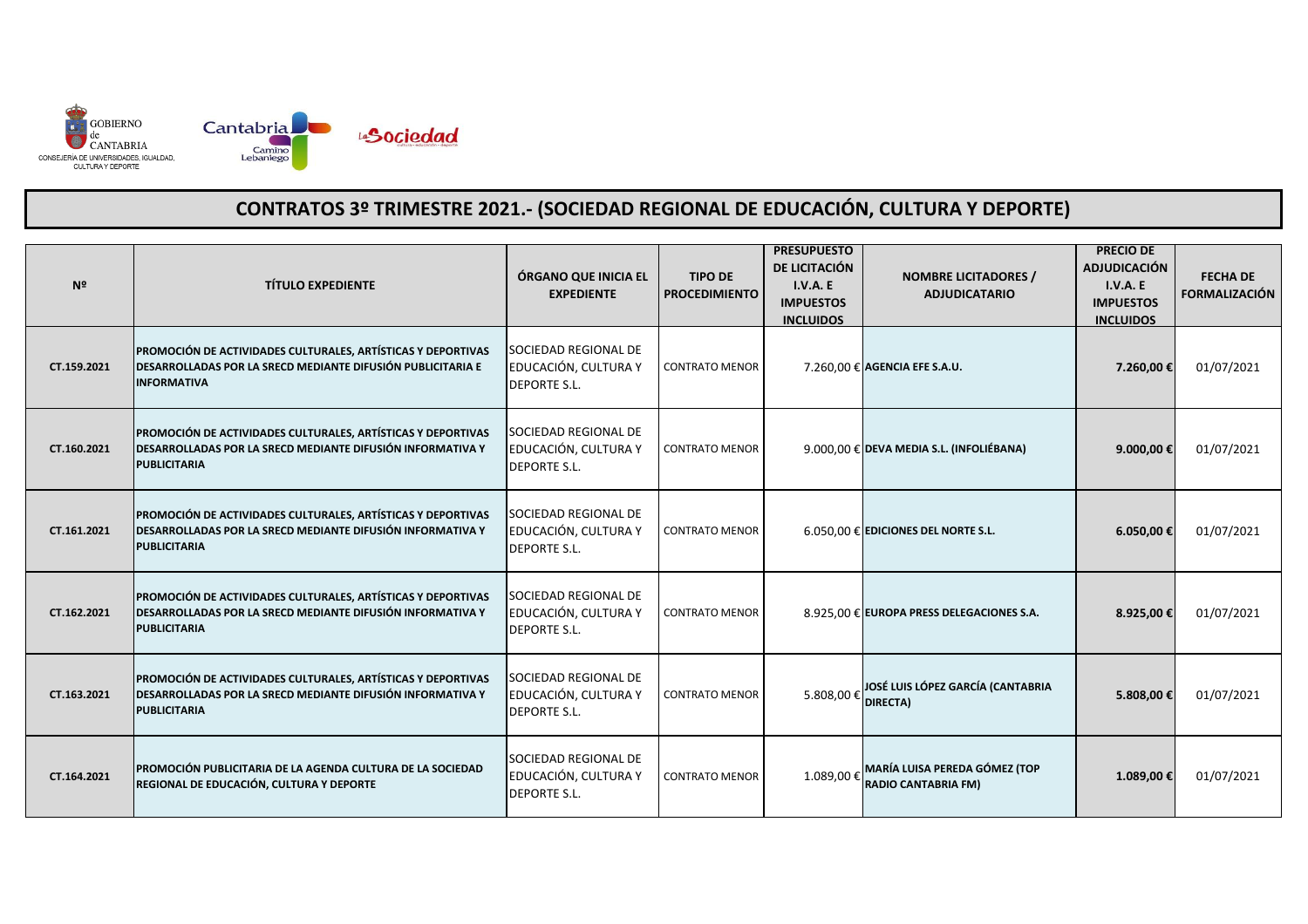

| Nº          | <b>TÍTULO EXPEDIENTE</b>                                                                                                                                                                                                                                                                          | ÓRGANO QUE INICIA EL<br><b>EXPEDIENTE</b>                           | <b>TIPO DE</b><br><b>PROCEDIMIENTO</b> | <b>PRESUPUESTO</b><br>DE LICITACIÓN<br>I.V.A. E<br><b>IMPUESTOS</b><br><b>INCLUIDOS</b> | <b>NOMBRE LICITADORES /</b><br><b>ADJUDICATARIO</b>                | <b>PRECIO DE</b><br><b>ADJUDICACIÓN</b><br><b>I.V.A. E</b><br><b>IMPUESTOS</b><br><b>INCLUIDOS</b> | <b>FECHA DE</b><br><b>FORMALIZACIÓN</b> |
|-------------|---------------------------------------------------------------------------------------------------------------------------------------------------------------------------------------------------------------------------------------------------------------------------------------------------|---------------------------------------------------------------------|----------------------------------------|-----------------------------------------------------------------------------------------|--------------------------------------------------------------------|----------------------------------------------------------------------------------------------------|-----------------------------------------|
| CT.165.2021 | PROMOCIÓN DE ACTIVIDADES CULTURALES, ARTÍSTICAS Y DEPORTIVAS<br><b>DESARROLLADAS POR LA SRECD MEDIANTE DIFUSIÓN INFORMATIVA Y</b><br><b>PUBLICITARIA</b>                                                                                                                                          | SOCIEDAD REGIONAL DE<br>EDUCACIÓN, CULTURA Y<br><b>DEPORTE S.L.</b> | <b>CONTRATO MENOR</b>                  | 5.142,50€                                                                               | NEW MEDIA CANTABRIA S.L. (EL<br><b>FARADIO)</b>                    | 5.142,50€                                                                                          | 01/07/2021                              |
| CT.166.2021 | PROMOCIÓN DE ACTIVIDADES CULTURALES, ARTÍSTICAS Y DEPORTIVAS<br>DESARROLLADAS POR LA SRECD MEDIANTE DIFUSIÓN INFORMATIVA Y<br><b>PUBLICITARIA</b>                                                                                                                                                 | SOCIEDAD REGIONAL DE<br>EDUCACIÓN, CULTURA Y<br><b>DEPORTE S.L.</b> | <b>CONTRATO MENOR</b>                  | 7.260,00€                                                                               | PLATAFORMA CÁNTABRA DE<br><b>COMUNICACIÓN M2 S.L. (IFOMO NEWS)</b> | 7.260,00€                                                                                          | 01/07/2021                              |
| CT.167.2021 | PROMOCIÓN DE ACTIVIDADES CULTURALES, ARTÍSTICAS Y DEPORTIVAS<br><b>DESARROLLADAS POR LA SRECD MEDIANTE DIFUSIÓN INFORMATIVA Y</b><br><b>PUBLICITARIA</b>                                                                                                                                          | SOCIEDAD REGIONAL DE<br>EDUCACIÓN, CULTURA Y<br><b>DEPORTE S.L.</b> | <b>CONTRATO MENOR</b>                  | 9.000,00€                                                                               | PRENSA DIGITAL DE CANTABRIA S.L.<br>(ELDIARIO.ES)                  | 9.000,00€                                                                                          | 01/07/2021                              |
| CT.168.2021 | PRESTACIÓN DE SERVICIOS DE DIFUSIÓN DE LA PROGRAMACIÓN DEL<br><b>IPALACIO DE FESTIVALES DE CANTABRIA Y CENTROS CULTURALES</b><br>DEPENDIENTES DE LA SOCIEDAD REGIONAL DE EDUCACIÓN, CULTURA Y<br><b>DEPORTE MEDIANTE CAMPAÑA DISPLAY Y TRASLACIÓN DE CONTENIDOS</b><br>EN FORMATO BRANDEN CONTENT | SOCIEDAD REGIONAL DE<br>EDUCACIÓN, CULTURA Y<br><b>DEPORTE S.L.</b> | <b>CONTRATO MENOR</b>                  | 2.722,50€                                                                               | PROPULSORA MONTAÑESA S.A. (CADENA<br>SER)                          | 2.722,50€                                                                                          | 01/07/2021                              |
| CT.169.2021 | <b>PROMOCIÓN DE ACTIVIDADES CULTURALES, ARTÍSTICAS Y DEPORTIVAS</b><br>DESARROLLADAS POR LA SRECD MEDIANTE ESPACIOS EN EL PROGRAMA<br><b>HOY POR HOY</b>                                                                                                                                          | SOCIEDAD REGIONAL DE<br>EDUCACIÓN, CULTURA Y<br><b>DEPORTE S.L.</b> | <b>CONTRATO MENOR</b>                  | 8.167,50€                                                                               | PROPULSORA MONTAÑESA S.A. (CADENA<br>SER)                          | 8.167,50€                                                                                          | 01/07/2021                              |
| CT.170.2021 | PROMOCIÓN DE ACTIVIDADES CULTURALES, ARTÍSTICAS Y DEPORTIVAS<br>DESARROLLADAS POR LA SRECD MEDIANTE DIFUSIÓN INFORMATIVA Y<br><b>PUBLICITARIA</b>                                                                                                                                                 | SOCIEDAD REGIONAL DE<br>EDUCACIÓN, CULTURA Y<br><b>DEPORTE S.L.</b> | <b>CONTRATO MENOR</b>                  | 5.278,62€                                                                               | PUBLICACIONES DEL CANTÁBRICO S.L.<br>(ELDIARIOCANTABRIA.ES)        | 5.278,62€                                                                                          | 01/07/2021                              |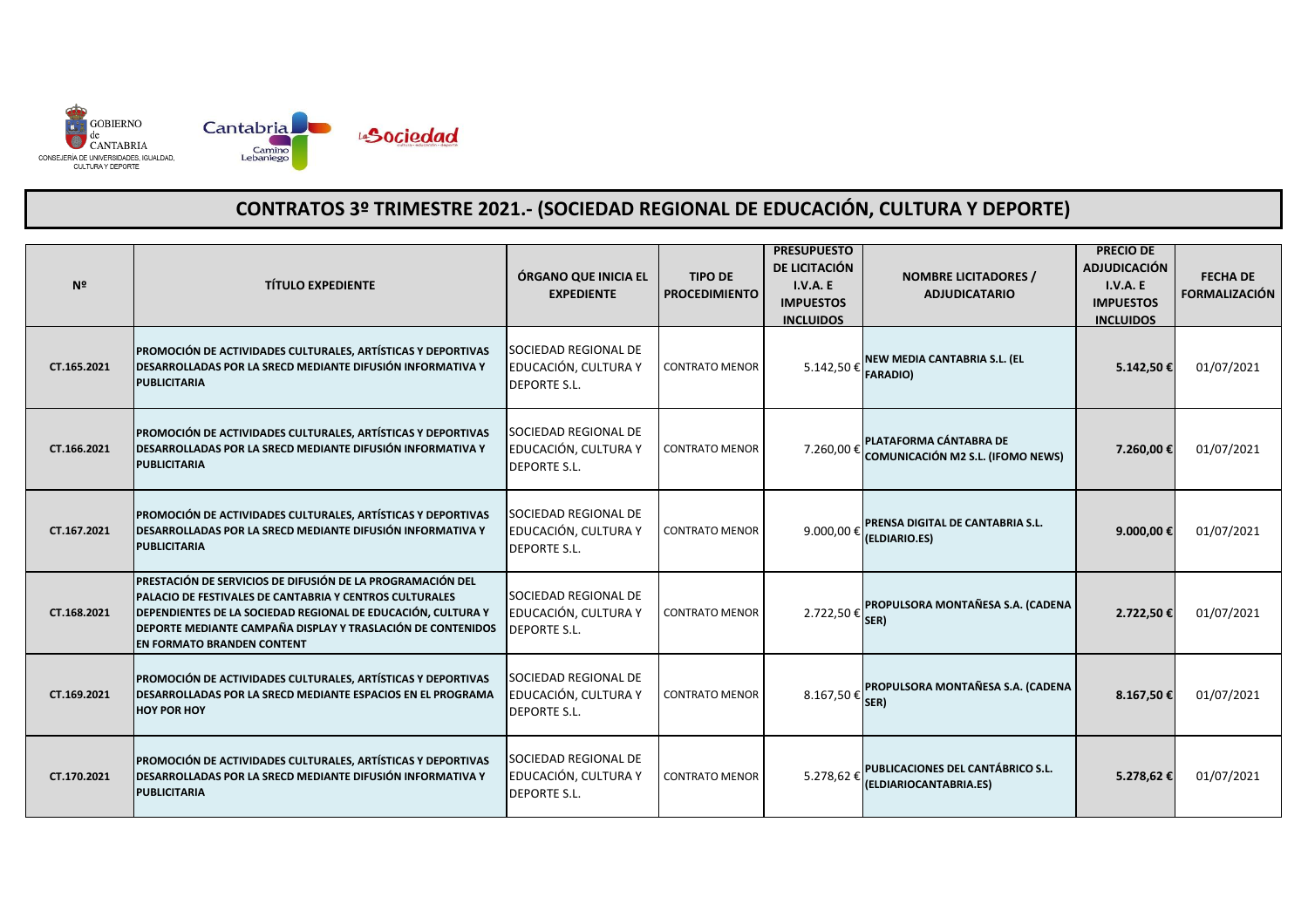

| Nº          | <b>TÍTULO EXPEDIENTE</b>                                                                                                                                                                                                       | ÓRGANO QUE INICIA EL<br><b>EXPEDIENTE</b>                                  | <b>TIPO DE</b><br><b>PROCEDIMIENTO</b> | <b>PRESUPUESTO</b><br>DE LICITACIÓN<br><b>I.V.A. E</b><br><b>IMPUESTOS</b><br><b>INCLUIDOS</b> | <b>NOMBRE LICITADORES /</b><br><b>ADJUDICATARIO</b> | <b>PRECIO DE</b><br><b>ADJUDICACIÓN</b><br><b>I.V.A. E</b><br><b>IMPUESTOS</b><br><b>INCLUIDOS</b> | <b>FECHA DE</b><br><b>FORMALIZACIÓN</b> |
|-------------|--------------------------------------------------------------------------------------------------------------------------------------------------------------------------------------------------------------------------------|----------------------------------------------------------------------------|----------------------------------------|------------------------------------------------------------------------------------------------|-----------------------------------------------------|----------------------------------------------------------------------------------------------------|-----------------------------------------|
| CT.171.2021 | PROMOCIÓN DE ACTIVIDADES CULTURALES Y ARTÍSTICAS<br><b>DESARROLLADAS POR LA SRECD MEDIANTE DIFUSIÓN INFORMATIVA Y</b><br><b>PUBLICITARIA</b>                                                                                   | SOCIEDAD REGIONAL DE<br>EDUCACIÓN, CULTURA Y<br><b>DEPORTE S.L.</b>        | <b>CONTRATO MENOR</b>                  |                                                                                                | $9.000,00 \in$ RADIO POPULAR S.A. (COPE)            | 9.000,00€                                                                                          | 01/07/2021                              |
| CT.172.2021 | PROMOCIÓN DE ACTIVIDADES DE IGUALDAD EN EL DEPORTE<br><b>DESARROLLADAS POR LA SRECD MEDIANTE DIFUSIÓN PUBLICITARIA E</b><br><b>INFORMATIVA</b>                                                                                 | SOCIEDAD REGIONAL DE<br>EDUCACIÓN, CULTURA Y<br><b>DEPORTE S.L.</b>        | <b>CONTRATO MENOR</b>                  |                                                                                                | $9.000,00 \in$ RADIO POPULAR S.A. (COPE)            | 9.000,00€                                                                                          | 01/07/2021                              |
| CT.173.2021 | PROMOCIÓN DE ACTIVIDADES CULTURALES, ARTÍSTICAS Y DEPORTIVAS<br><b>DESARROLLADAS POR LA SRECD MEDIANTE DIFUSIÓN INFORMATIVA Y</b><br><b>PUBLICITARIA</b>                                                                       | SOCIEDAD REGIONAL DE<br>EDUCACIÓN, CULTURA Y<br><b>DEPORTE S.L.</b>        | <b>CONTRATO MENOR</b>                  |                                                                                                | 4.840,00 € RADIO STUDIO TORRELAVEGA S.L.            | 4.840,00 €                                                                                         | 01/07/2021                              |
| CT.174.2021 | CONTRATO DE PATROCINIO PARA LA ORGANIZACIÓN DE LA<br><b>COMPETICIÓN DEPORTIVA "LA JUBILAR BIKE 2021"</b>                                                                                                                       | SOCIEDAD REGIONAL DE<br>EDUCACIÓN, CULTURA Y<br><b>DEPORTE S.L.</b>        | <b>CONTRATO MENOR</b>                  |                                                                                                | 12.000,00 € SPORTPUBLIC 2005 S.L.                   | 12.000,00€                                                                                         | 01/07/2021                              |
| CT.175.2021 | ORGANIZACIÓN TECNICA Y ARTÍSTICA DE UNA REPRESENTACIÓN EL<br>ESPECTÁCULO PASACALLE LE BAL EN COMILLAS                                                                                                                          | <b>SOCIEDAD REGIONAL DE</b><br>EDUCACIÓN, CULTURA Y<br><b>DEPORTE S.L.</b> | <b>CONTRATO MENOR</b>                  |                                                                                                | 15.000,00 € COMPAÑÍA REMUE-MÉNAGE                   | 15.000,00€                                                                                         | 03/07/2021                              |
| CT.176.2021 | CONTRATO DE PATROCINIO PUBLICITARIO ENTRE LA SOCIEDAD REGIONAL<br>DE EDUCACIÓN, CULTURA Y DEPORTE S.L. Y LA ASOCIACIÓN INDIANOS DE<br>COMILLAS PARA LA ORGANIZACIÓN Y DESARROLLO DE LA XII EDICIÓN DEL<br>DÍA DEL INDIANO 2021 | SOCIEDAD REGIONAL DE<br>EDUCACIÓN, CULTURA Y<br><b>DEPORTE S.L.</b>        | <b>CONTRATO MENOR</b>                  |                                                                                                | 3.000,00 € ASOCIACIÓN DE INDIANOS DE COMILLAS       | 3.000,00 €                                                                                         | 07/07/2021                              |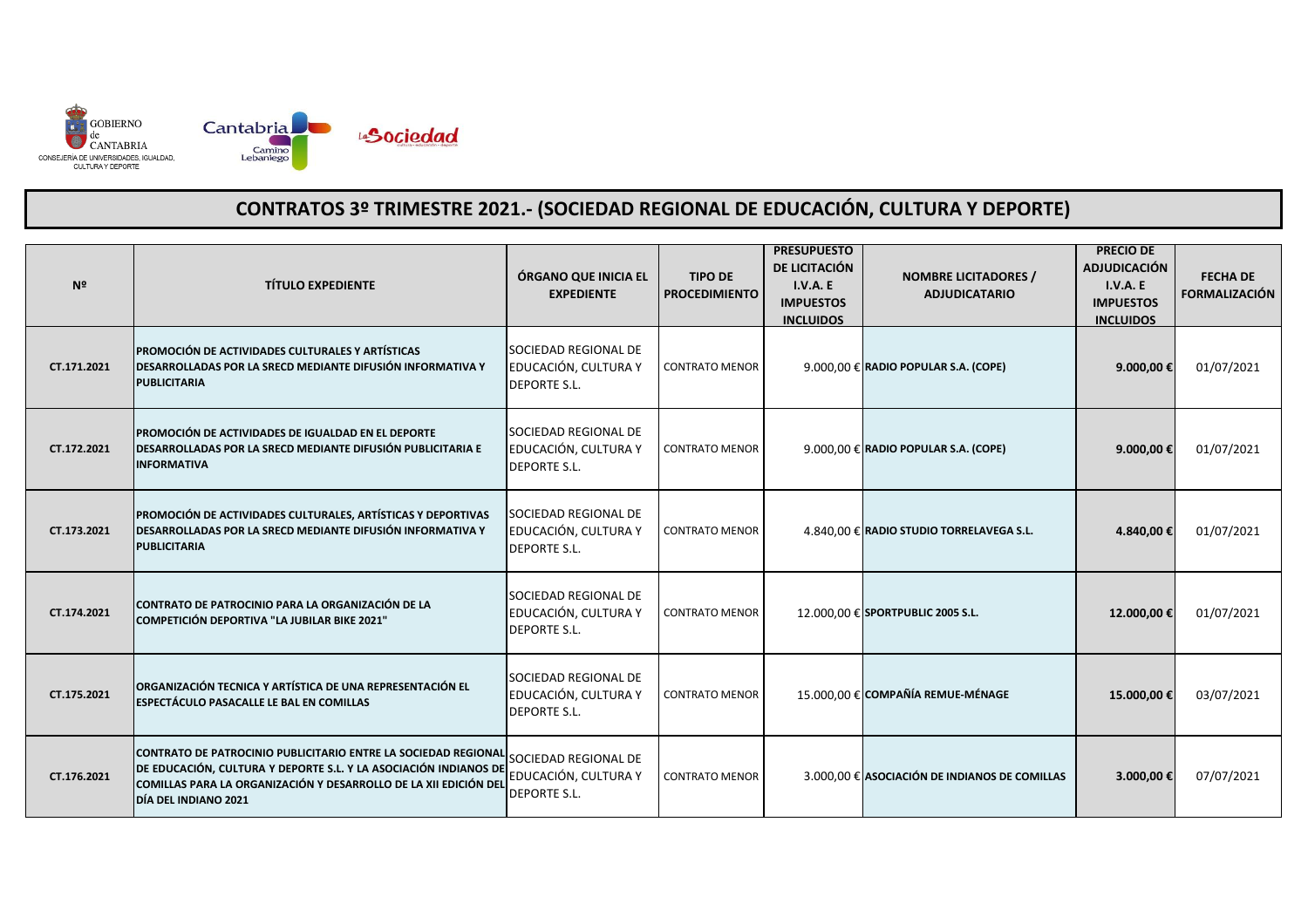

| Nº          | <b>TÍTULO EXPEDIENTE</b>                                                                                                                                                                                                                                           | ÓRGANO QUE INICIA EL<br><b>EXPEDIENTE</b>                           | <b>TIPO DE</b><br><b>PROCEDIMIENTO</b> | <b>PRESUPUESTO</b><br>DE LICITACIÓN<br>I.V.A. E<br><b>IMPUESTOS</b><br><b>INCLUIDOS</b> | <b>NOMBRE LICITADORES /</b><br><b>ADJUDICATARIO</b>  | <b>PRECIO DE</b><br><b>ADJUDICACIÓN</b><br>I.V.A.E<br><b>IMPUESTOS</b><br><b>INCLUIDOS</b> | <b>FECHA DE</b><br><b>FORMALIZACIÓN</b> |
|-------------|--------------------------------------------------------------------------------------------------------------------------------------------------------------------------------------------------------------------------------------------------------------------|---------------------------------------------------------------------|----------------------------------------|-----------------------------------------------------------------------------------------|------------------------------------------------------|--------------------------------------------------------------------------------------------|-----------------------------------------|
| CT.177.2021 | REFORMA DE CAFETERÍA EN EL EDIFICIO DEL PALACIO DE FESTIVALES DE<br><b>CANTABRIA</b>                                                                                                                                                                               | SOCIEDAD REGIONAL DE<br>EDUCACIÓN, CULTURA Y<br><b>DEPORTE S.L.</b> | ABIERTO<br><b>SIMPLIFICADO</b>         |                                                                                         | 101.605,26 € CASAS, NAVES Y LOCALES S.L              | 91.444,73€                                                                                 | 07/07/2021                              |
| CT.178.2021 | CONTRATO DE PATROCINIO PUBLICITARIO DE LA SOCIEDAD REGIONAL DE<br>EDUCACIÓN, CULTURA Y DEPORTE PARA LA CELEBRACIÓN DE LA XLIV<br>SUBIDA A PEÑA CABARGA 2021 ORGANIZADA Y DESARROLLADA POR EL<br><b>CLUB DEPORTIVO ELEMENTAL NOLA SPORT</b>                         | SOCIEDAD REGIONAL DE<br>EDUCACIÓN, CULTURA Y<br><b>DEPORTE S.L.</b> | <b>CONTRATO MENOR</b>                  | 2.450,00€                                                                               | <b>CLUB DEPORTIVO ELEMENTAL NOLA</b><br><b>SPORT</b> | 2.450,00€                                                                                  | 08/07/2021                              |
| CT.179.2021 | PATROCINIO CULTURAL DE LA 29ª EDICIÓN DE LA FERIA INTERNACIONAL<br><b>DE ARTE CONTEMPORÁNEO 2021 ARTESANTANDER</b>                                                                                                                                                 | SOCIEDAD REGIONAL DE<br>EDUCACIÓN, CULTURA Y<br><b>DEPORTE S.L.</b> | NEGOCIADO SIN<br>PUBLICIDAD            |                                                                                         | 100.000,00 € ASOCIACIÓN CULTURAL ARTESANTANDER       | 100.000,00€                                                                                | 12/07/2021                              |
| CT.180.2021 | <b>IPROMOCIÓN</b><br><b>ACTIVIDADES</b><br><b>ARTÍSTICAS</b><br><b>DE</b><br><b>CULTURALES</b><br>$\mathbf{Y}$<br>CORRESPONDIENTES A LA CULTURA CONTRAATACA "EL ORIGEN"<br>MEDIANTE LA EDICIÓN, PRODUCCIÓN, DIFUSIÓN Y EMISIÓN DE<br><b>ACTUACIONES EN DIRECTO</b> | SOCIEDAD REGIONAL DE<br>EDUCACIÓN, CULTURA Y<br><b>DEPORTE S.L.</b> | <b>CONTRATO MENOR</b>                  |                                                                                         | 9.680,00 € OCIOBESAYA S.L.                           | 9.680,00€                                                                                  | 14/07/2021                              |
| CT.181.2021 | URBANIZACIÓN DEL ÁMBITO "A" DEL PALACIO DE FESTIVALES DE<br><b>CANTABRIA</b>                                                                                                                                                                                       | SOCIEDAD REGIONAL DE<br>EDUCACIÓN, CULTURA Y<br><b>DEPORTE S.L.</b> | ABIERTO<br>SIMPLIFICADO                | 471.606,14€                                                                             | SERVICIOS PÚBLICOS Y CONTRATAS S.L.<br>(SERCON)      | 397.969,00€                                                                                | 15/07/2021                              |
| CT.182.2021 | PATROCINIO CULTURAL ENTRE LA SOCIEDAD REGIONAL DE EDUCACIÓN,<br>ICULTURA Y DEPORTE Y JAVIER PALACIOS VALDOMINOS PARA EL<br>DESARROLLO DEL PROGRAMA "CIELOS"                                                                                                        | SOCIEDAD REGIONAL DE<br>EDUCACIÓN, CULTURA Y<br><b>DEPORTE S.L.</b> | <b>CONTRATO MENOR</b>                  |                                                                                         | 17.787,00 € JAVIER PALACIOS VALDOMINOS               | 17.787,00 €                                                                                | 19/07/2021                              |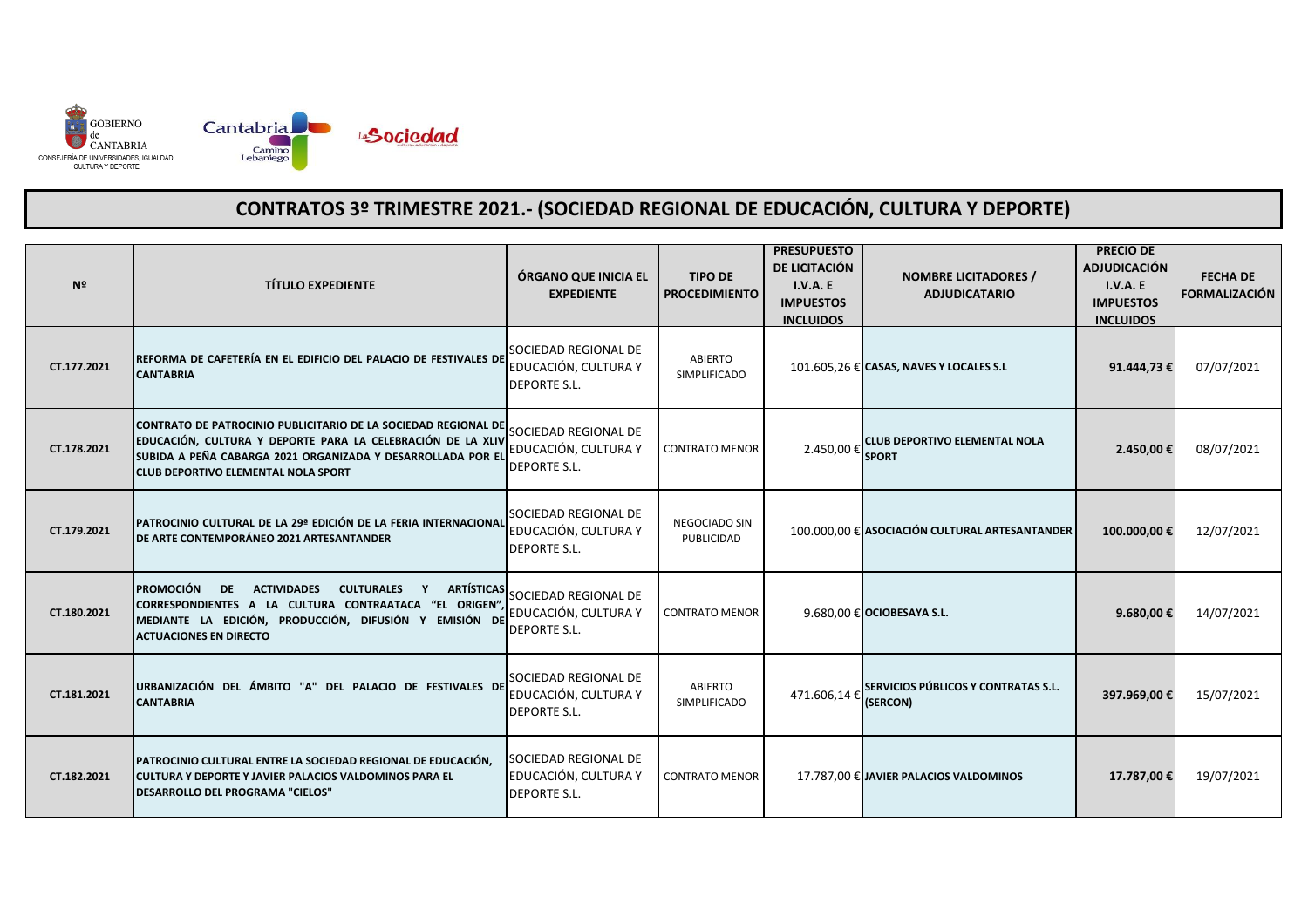

| Nº          | <b>TÍTULO EXPEDIENTE</b>                                                                                                                                                                                                      | ÓRGANO QUE INICIA EL<br><b>EXPEDIENTE</b>                           | <b>TIPO DE</b><br><b>PROCEDIMIENTO</b> | <b>PRESUPUESTO</b><br>DE LICITACIÓN<br>I.V.A. E<br><b>IMPUESTOS</b><br><b>INCLUIDOS</b> | <b>NOMBRE LICITADORES /</b><br><b>ADJUDICATARIO</b>                        | <b>PRECIO DE</b><br><b>ADJUDICACIÓN</b><br>I.V.A. E<br><b>IMPUESTOS</b><br><b>INCLUIDOS</b> | <b>FECHA DE</b><br><b>FORMALIZACIÓN</b> |
|-------------|-------------------------------------------------------------------------------------------------------------------------------------------------------------------------------------------------------------------------------|---------------------------------------------------------------------|----------------------------------------|-----------------------------------------------------------------------------------------|----------------------------------------------------------------------------|---------------------------------------------------------------------------------------------|-----------------------------------------|
| CT.183.2021 | SERVICIO DE MONTAJE, DESMONTAJE Y NECESIDADES MATERIALES Y<br>TÉCNICAS PARA LOS ESPECTÁCULOS Y ACTIVIDADES DEL PROGRAMA<br>"CIELOS"                                                                                           | SOCIEDAD REGIONAL DE<br>EDUCACIÓN, CULTURA Y<br><b>DEPORTE S.L.</b> | <b>CONTRATO MENOR</b>                  |                                                                                         | 1.694,00 € MONTAJES TÉCNICOS DEL NORTE                                     | 1.694,00€                                                                                   | 19/07/2021                              |
| CT.184.2021 | CONTRATO DE PATROCINIO ENTRE LA SOCIEDAD REGIONAL DE<br>EDUCACIÓN, CULTURA Y DEPORTE S.L. DE CANTABRIA Y LA<br>COSECHADORA PRODUCCIONES PARA LA CELEBRACIÓN DEL XI FESTIVAL<br>INTERNACIONAL DE CINE "PIÉLAGOS EN CORTO" 2021 | SOCIEDAD REGIONAL DE<br>EDUCACIÓN, CULTURA Y<br><b>DEPORTE S.L.</b> | <b>CONTRATO MENOR</b>                  | 4.000,00€                                                                               | PEDRO GARCÍA ARGUMOSA (LA<br><b>COSECHADORA PRODUCCIONES)</b>              | 4.000,00 €                                                                                  | 19/07/2021                              |
| CT.185.2021 | SEGURO DE RIESGOS TEMPORALES PARA EL ESPECTACÚLO DE MAPPING                                                                                                                                                                   | SOCIEDAD REGIONAL DE<br>EDUCACIÓN, CULTURA Y<br><b>DEPORTE S.L.</b> | <b>CONTRATO MENOR</b>                  | 1.946,80€                                                                               | <b>CASER CAJA DE SEGUROS REUNIDOS</b><br>CÍA.DE SEGUROS Y REASEGUROS S.A.  | 1.946,80€                                                                                   | 23/07/2021                              |
| CT.186.2021 | SEGURO DE RESPONSABILIDAD CIVIL GENERAL PARA EL ESPECTÁCULO DE<br><b>MAPPING</b>                                                                                                                                              | SOCIEDAD REGIONAL DE<br>EDUCACIÓN, CULTURA Y<br><b>DEPORTE S.L.</b> | <b>CONTRATO MENOR</b>                  | 289,24€                                                                                 | <b>CASER CAJA DE SEGUROS REUNIDOS</b><br>CÍA.DE SEGUROS Y REASEGUROS S.A.  | 289,24€                                                                                     | 23/07/2021                              |
| CT.187.2021 | PATROCINIO PUBLICITARIO DEL XIII TORNEO DE BALONMANO "GOBIERNO<br>DE CANTABRIA" 2021                                                                                                                                          | SOCIEDAD REGIONAL DE<br>EDUCACIÓN, CULTURA Y<br><b>DEPORTE S.L.</b> | <b>CONTRATO MENOR</b>                  |                                                                                         | 12.100,00 € CLUB BALONMANO ELEMENTAL SINFÍN                                | 12.100,00€                                                                                  | 02/08/2021                              |
| CT.188.2021 | PATROCINIO PUBLICITARIO DE LA XI EDICIÓN DEL TORNEO<br>INTERNACIONAL DE TENIS DE MESA "CIUDAD DE TORRELAVEGA" 2021                                                                                                            | SOCIEDAD REGIONAL DE<br>EDUCACIÓN, CULTURA Y<br><b>DEPORTE S.L.</b> | <b>CONTRATO MENOR</b>                  | 3.150.00€                                                                               | <b>CLUB BÁSICO DEPORTIVO ELEMENTAL</b><br><b>TENIS DE MESA TORRELAVEGA</b> | 3.150,00 €                                                                                  | 02/08/2021                              |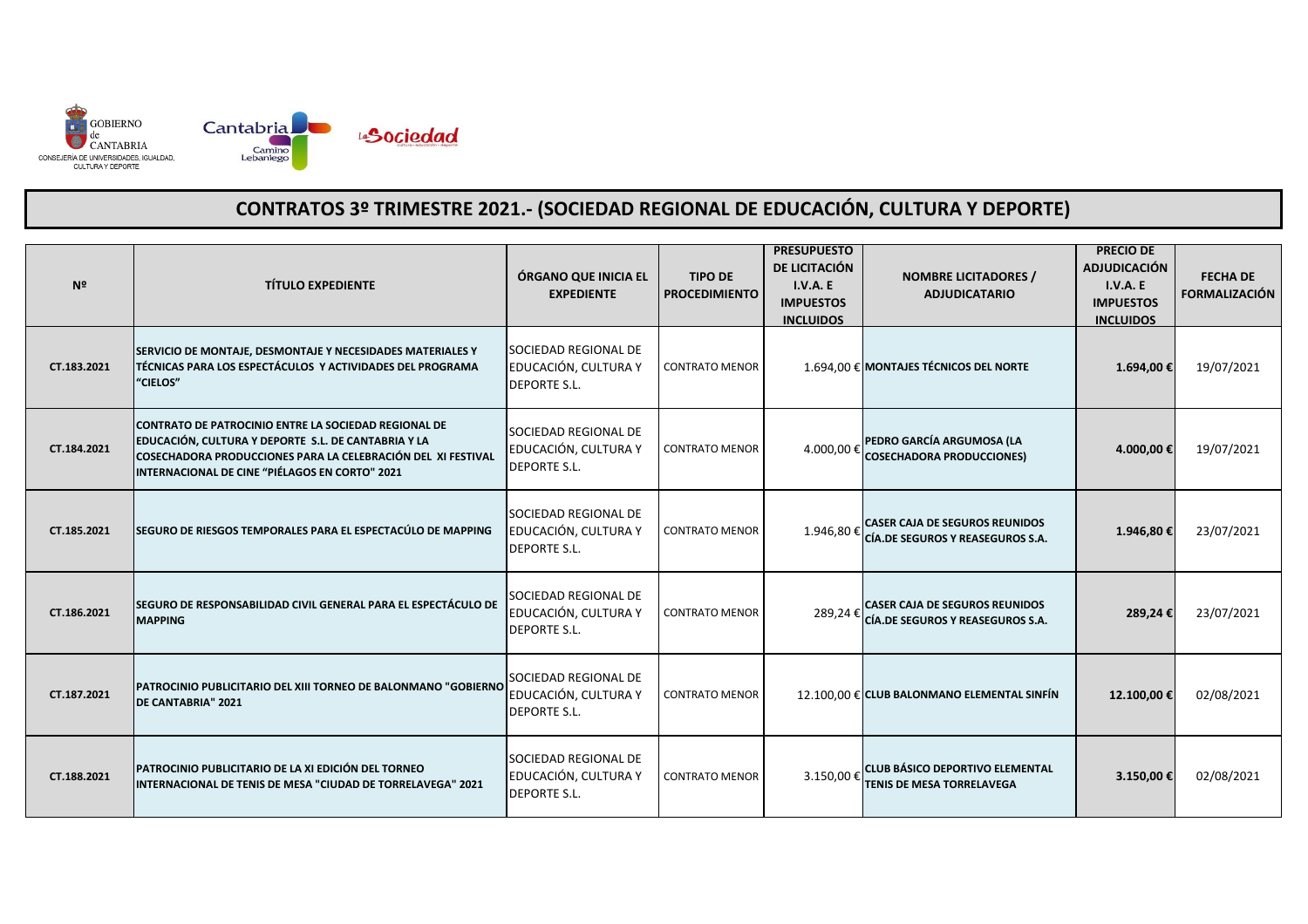

| N <sup>2</sup> | <b>TÍTULO EXPEDIENTE</b>                                                                                                                                                                                           | ÓRGANO QUE INICIA EL<br><b>EXPEDIENTE</b>                           | <b>TIPO DE</b><br><b>PROCEDIMIENTO</b>    | <b>PRESUPUESTO</b><br>DE LICITACIÓN<br><b>I.V.A. E</b><br><b>IMPUESTOS</b><br><b>INCLUIDOS</b> | <b>NOMBRE LICITADORES /</b><br><b>ADJUDICATARIO</b>              | <b>PRECIO DE</b><br><b>ADJUDICACIÓN</b><br>I.V.A. E<br><b>IMPUESTOS</b><br><b>INCLUIDOS</b> | <b>FECHA DE</b><br><b>FORMALIZACIÓN</b> |
|----------------|--------------------------------------------------------------------------------------------------------------------------------------------------------------------------------------------------------------------|---------------------------------------------------------------------|-------------------------------------------|------------------------------------------------------------------------------------------------|------------------------------------------------------------------|---------------------------------------------------------------------------------------------|-----------------------------------------|
| CT.189.2021    | CONTRATO DE OBRA PARA LA REHABILITACIÓN DEL ALBERGUE DE<br>PEREGRINOS DE POTES                                                                                                                                     | SOCIEDAD REGIONAL DE<br>EDUCACIÓN, CULTURA Y<br><b>DEPORTE S.L.</b> | <b>CONTRATO MENOR</b>                     | 30.116,90€                                                                                     | <b>ENRIQUE SABARÍS CONDE</b><br>(CONSTRUCCIONES Y REFORMAS SABA) | 30.116,90€                                                                                  | 03/08/2021                              |
| CT.190.2021    | SUMINISTRO E INSTALACIÓN DE PANTALLA LED EN LA FACHADA DEL<br>PALACIO DE FESTIVALES DE CANTABRIA                                                                                                                   | SOCIEDAD REGIONAL DE<br>EDUCACIÓN, CULTURA Y<br><b>DEPORTE S.L.</b> | <b>ABIERTO</b>                            |                                                                                                | 93.737,49 € Q.S. PROFESIONAL S.L.                                | 91.923,70€                                                                                  | 04/08/2021                              |
| CT.191.2021    | CONTRATO DE PATROCINIO POR LA SOCIEDAD REGIONAL DE EDUCACIÓN, SOCIEDAD REGIONAL DE<br>CULTURA Y DEPORTE S.L. DEL PROYECTO INTERAUTONÓMICO DE EDUCACIÓN, CULTURA Y<br>INTERCAMBIO CULTURAL CAMINO ESCENA NORTE 2021 | <b>DEPORTE S.L.</b>                                                 | <b>NEGOCIADO SIN</b><br><b>PUBLICIDAD</b> |                                                                                                | 39.680,00 € CAMINO ESCENA NORTE A.I.E                            | 39.680,00€                                                                                  | 06/08/2021                              |
| CT.192.2021    | PATROCINIO CULTURAL "CONCIERTO COQUE MALLA" EN EL MUNICIPIO<br><b>DE LAREDO</b>                                                                                                                                    | SOCIEDAD REGIONAL DE<br>EDUCACIÓN, CULTURA Y<br><b>DEPORTE S.L.</b> | <b>NEGOCIADO SIN</b><br>PUBLICIDAD        | 44.218,00€                                                                                     | DE LA FUENTE PRODUCCIONES<br><b>ARTÍSTICAS S.L.</b>              | 44.218,00€                                                                                  | 06/08/2021                              |
| CT.193.2021    | DIRECCIÓN FACULTATIVA DE LAS OBRAS DE URBANIZACIÓN DEL ÁMBITO SOCIEDAD REGIONAL DE<br>"A" SITUADO AL SUR Y SUDESTE DEL PALACIO DE FESTIVALES DE EDUCACIÓN, CULTURA Y<br><b>CANTABRIA</b>                           | <b>DEPORTE S.L.</b>                                                 | <b>CONTRATO MENOR</b>                     | 10.454,40€                                                                                     | FERNÁNDEZ ABASCAL MURUZÁBAL<br><b>ARQUITECTOS S.C.P</b>          | 10.454,40€                                                                                  | 06/08/2021                              |
| CT.194.2021    | CONTRATO DE COLABORACIÓN ENTRE LA SRECD Y LA ORQUESTA<br>SINFÓNICA JUVENIL UIMP-ATAULFO-ARGENTA                                                                                                                    | SOCIEDAD REGIONAL DE<br>EDUCACIÓN, CULTURA Y<br><b>DEPORTE S.L.</b> | <b>CONTRATO MENOR</b>                     | 10.890.00€                                                                                     | ORQUESTA SINFÓNICA JUVENIL UIMP-<br><b>ATAULFO ARGENTA</b>       | 10.890,00 €                                                                                 | 10/08/2021                              |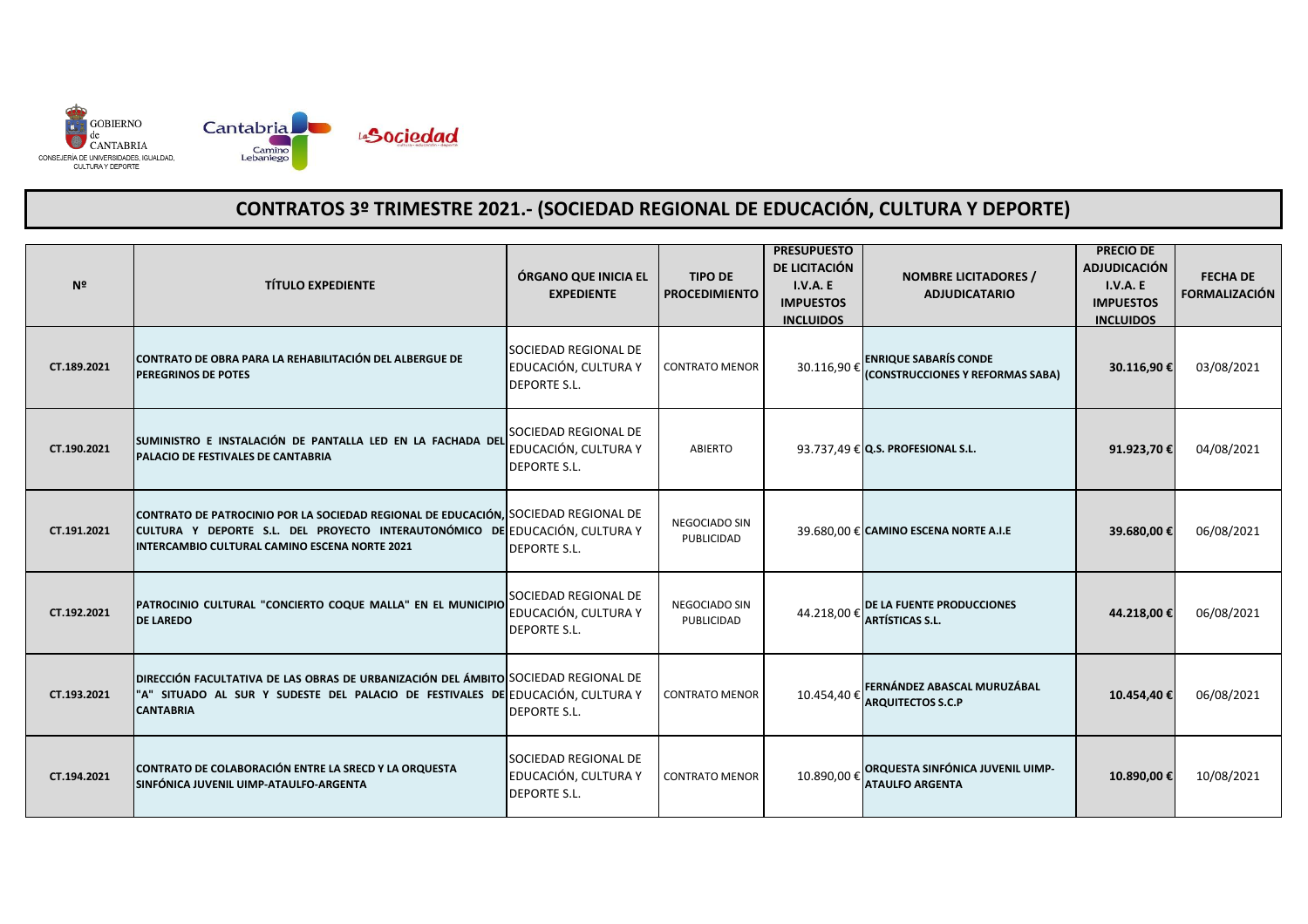

| Nº          | <b>TÍTULO EXPEDIENTE</b>                                                                                                                                                         | ÓRGANO QUE INICIA EL<br><b>EXPEDIENTE</b>                                  | <b>TIPO DE</b><br><b>PROCEDIMIENTO</b> | <b>PRESUPUESTO</b><br>DE LICITACIÓN<br>I.V.A.E<br><b>IMPUESTOS</b><br><b>INCLUIDOS</b> | <b>NOMBRE LICITADORES /</b><br><b>ADJUDICATARIO</b>                                                                        | <b>PRECIO DE</b><br><b>ADJUDICACIÓN</b><br>I.V.A. E<br><b>IMPUESTOS</b><br><b>INCLUIDOS</b> | <b>FECHA DE</b><br><b>FORMALIZACIÓN</b> |
|-------------|----------------------------------------------------------------------------------------------------------------------------------------------------------------------------------|----------------------------------------------------------------------------|----------------------------------------|----------------------------------------------------------------------------------------|----------------------------------------------------------------------------------------------------------------------------|---------------------------------------------------------------------------------------------|-----------------------------------------|
| CT.195.2021 | ACONDICIONAMIENTO DE ESPACIOS PALACIO DE FESTIVALES: TERRAZA<br><b>MIRADOR</b>                                                                                                   | SOCIEDAD REGIONAL DE<br>EDUCACIÓN, CULTURA Y<br><b>DEPORTE S.L.</b>        | <b>ABIERTO</b>                         |                                                                                        | UTE FERNÁNDEZ ABASCAL Y MURUZABAL<br>96.800,00 € ARQUITECTOS, S.C.P - GABRIEL EDUARDO<br>FERNÁNDEZ-ABASCAL GONZÁLEZ-VALDÉS | 90.750,00€                                                                                  | 11/08/2021                              |
| CT.196.2021 | <b>PATROCINIO CULTURAL FESTIVAL SOUND CITY 2021</b>                                                                                                                              | <b>SOCIEDAD REGIONAL DE</b><br>EDUCACIÓN, CULTURA Y<br><b>DEPORTE S.L.</b> | NEGOCIADO SIN<br>PUBLICIDAD            | 27.830,00€                                                                             | ASOCIACIÓN CULTURAL PORTUGAL<br><b>TORRELAVEGA</b>                                                                         | 27.830,00 €                                                                                 | 17/08/2021                              |
| CT.197.2021 | CONTRATO DE PATROCINIO PUBLICITARIO O SPONSORING PARA LA<br>CELEBRACIÓN DE "LA VACA GIGANTE" 2021                                                                                | SOCIEDAD REGIONAL DE<br>EDUCACIÓN, CULTURA Y<br><b>DEPORTE S.L.</b>        | <b>CONTRATO MENOR</b>                  |                                                                                        | 18.150,00 € CLUB DEPORTIVO OBSESSIONA2                                                                                     | 18.150,00€                                                                                  | 17/08/2021                              |
| CT.198.2021 | PATROCINIO CULTURAL DEL FESTIVAL MÚSICO POÉTICO POERAMA                                                                                                                          | SOCIEDAD REGIONAL DE<br>EDUCACIÓN, CULTURA Y<br><b>DEPORTE S.L.</b>        | NEGOCIADO SIN<br>PUBLICIDAD            |                                                                                        | 51.591,98 € JAVIER PALACIOS VALDOMINOS                                                                                     | 48.869,00€                                                                                  | 17/08/2021                              |
| CT.199.2021 | CONTRATO DE PATROCINIO PUBLICITARIO CON EL SARDINERO HOCKEY SOCIEDAD REGIONAL DE<br>CLUB PARA LA TEMPORADA 2021/2022 (EQUIPO MASCULINO YEDUCACIÓN, CULTURA Y<br><b>FEMENINO)</b> | <b>DEPORTE S.L.</b>                                                        | <b>CONTRATO MENOR</b>                  |                                                                                        | 15.000,00 € SARDINERO HOCKEY CLUB                                                                                          | 15.000,00€                                                                                  | 17/08/2021                              |
| CT.200.2021 | ORGANIZACIÓN DE UN CONCIERTO DE DAVID BARRUL EN EL PALACIO DE<br><b>FESTIVALES CANTABRIA</b>                                                                                     | SOCIEDAD REGIONAL DE<br>EDUCACIÓN, CULTURA Y<br><b>DEPORTE S.L.</b>        | <b>CONTRATO MENOR</b>                  |                                                                                        | 4.719,00 € DAVID JIMÉNEZ VILLEGAS                                                                                          | 4.719,00€                                                                                   | 19/08/2021                              |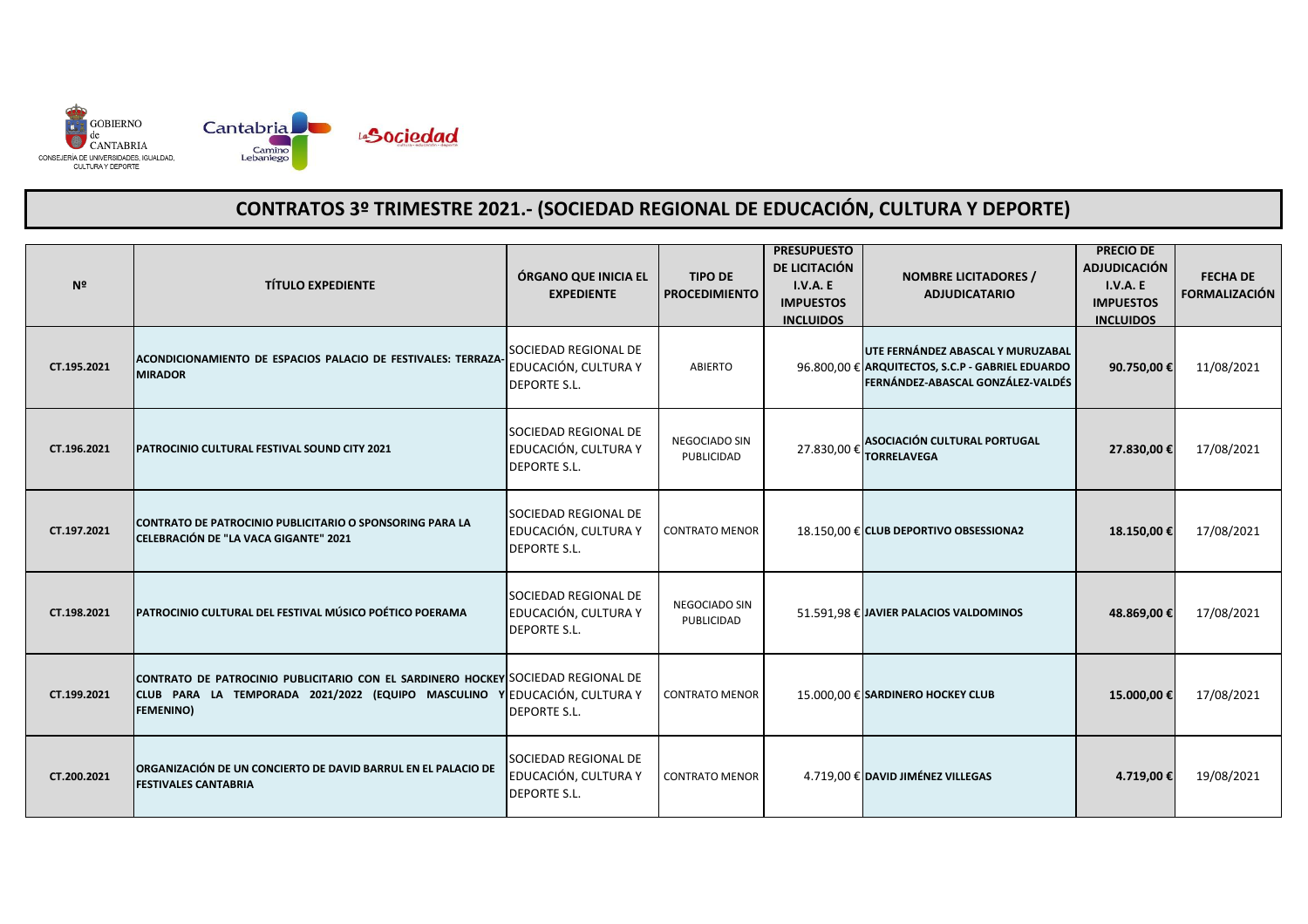

| Nº          | <b>TÍTULO EXPEDIENTE</b>                                                                                                                         | ÓRGANO QUE INICIA EL<br><b>EXPEDIENTE</b>                           | <b>TIPO DE</b><br><b>PROCEDIMIENTO</b> | <b>PRESUPUESTO</b><br>DE LICITACIÓN<br><b>I.V.A. E</b><br><b>IMPUESTOS</b><br><b>INCLUIDOS</b> | <b>NOMBRE LICITADORES /</b><br><b>ADJUDICATARIO</b>                                                 | <b>PRECIO DE</b><br><b>ADJUDICACIÓN</b><br>I.V.A. E<br><b>IMPUESTOS</b><br><b>INCLUIDOS</b> | <b>FECHA DE</b><br><b>FORMALIZACIÓN</b> |
|-------------|--------------------------------------------------------------------------------------------------------------------------------------------------|---------------------------------------------------------------------|----------------------------------------|------------------------------------------------------------------------------------------------|-----------------------------------------------------------------------------------------------------|---------------------------------------------------------------------------------------------|-----------------------------------------|
| CT.201.2021 | ORGANIZACIÓN DE UN CONCIERTO DE LOS ESTANQUES EN EL PALACIO DE<br><b>FESTIVALES DE CANTABRIA</b>                                                 | SOCIEDAD REGIONAL DE<br>EDUCACIÓN, CULTURA Y<br><b>DEPORTE S.L.</b> | <b>CONTRATO MENOR</b>                  |                                                                                                | 4.356,00 € MARCOS GARCÍA MARTÍN                                                                     | 4.356,00€                                                                                   | 19/08/2021                              |
| CT.202.2021 | ORGANIZACIÓN DE UN CONCIERTO DE LA FURA DEL BAULS EN EL PALACIO<br>DE FESTIVALES CANTABRIA                                                       | SOCIEDAD REGIONAL DE<br>EDUCACIÓN, CULTURA Y<br><b>DEPORTE S.L.</b> | <b>CONTRATO MENOR</b>                  |                                                                                                | 4.235,00 € BAGA BIGA PRODUKZIOAK S.L.                                                               | 4.235,00€                                                                                   | 23/08/2021                              |
| CT.203.2021 | ORGANIZACIÓN DE UN CONCIERTO DE JIMI CAN EN EL PALACIO DE<br>FESTIVALES CANTABRIA EN EL PALACIO DE FESTIVALES CANTABRIA                          | SOCIEDAD REGIONAL DE<br>EDUCACIÓN, CULTURA Y<br><b>DEPORTE S.L.</b> | <b>CONTRATO MENOR</b>                  |                                                                                                | 3.000,00 € JAIME CANTERA GÓMEZ                                                                      | 3.000,00€                                                                                   | 23/08/2021                              |
| CT.204.2021 | ORGANIZACIÓN DE UN CONCIERTO DE ANNI B SWEET EN EL PALACIO DE<br><b>FESTIVALES CANTABRIA</b>                                                     | SOCIEDAD REGIONAL DE<br>EDUCACIÓN, CULTURA Y<br><b>DEPORTE S.L.</b> | <b>CONTRATO MENOR</b>                  |                                                                                                | 5.880,60 € SPANISH BOMBS S.L.                                                                       | 5.880,60€                                                                                   | 23/08/2021                              |
| CT.205.2021 | CONTRATO DE SERVICIOS DE ANÁLISIS DEL ÁMBITO TIC Y CAPACIDADES<br>CLÚSTER DE LA SOCIEDAD REGIONAL DE EDUCACIÓN, CULTURA Y<br><b>DEPORTE S.L.</b> | SOCIEDAD REGIONAL DE<br>EDUCACIÓN, CULTURA Y<br><b>DEPORTE S.L.</b> | <b>CONTRATO MENOR</b>                  |                                                                                                | ASOCIACIÓN DE TECNOLOGÍAS DE LA<br>14.000.00 € INFORMACIÓN Y LA COMUNICACIÓN DE<br><b>CANTABRIA</b> | 14.000,00€                                                                                  | 25/08/2021                              |
| CT.206.2021 | ORGANIZACIÓN DE UN CONCIERTO DE DIVA EN EL PALACIO DE FESTIVALES<br><b>CANTABRIA</b>                                                             | SOCIEDAD REGIONAL DE<br>EDUCACIÓN, CULTURA Y<br><b>DEPORTE S.L.</b> | <b>CONTRATO MENOR</b>                  |                                                                                                | 4.295,50 € MINÚSCULE CREATIVE S.L.                                                                  | 4.295,50€                                                                                   | 25/08/2021                              |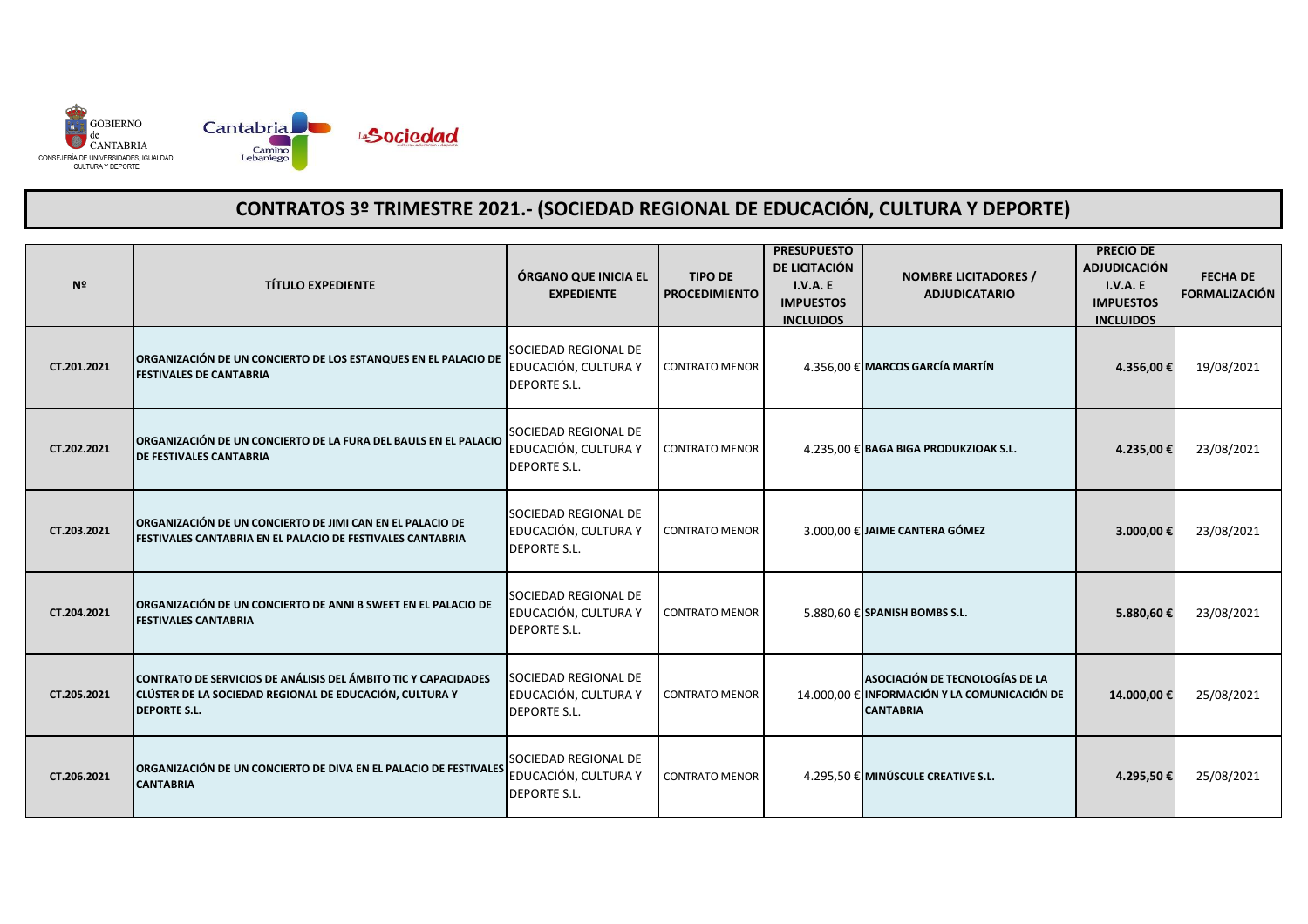

| Nº          | <b>TÍTULO EXPEDIENTE</b>                                                                                                                                                   | ÓRGANO QUE INICIA EL<br><b>EXPEDIENTE</b>                           | <b>TIPO DE</b><br><b>PROCEDIMIENTO</b> | <b>PRESUPUESTO</b><br>DE LICITACIÓN<br><b>I.V.A. E</b><br><b>IMPUESTOS</b><br><b>INCLUIDOS</b> | <b>NOMBRE LICITADORES /</b><br><b>ADJUDICATARIO</b> | <b>PRECIO DE</b><br><b>ADJUDICACIÓN</b><br><b>I.V.A. E</b><br><b>IMPUESTOS</b><br><b>INCLUIDOS</b> | <b>FECHA DE</b><br><b>FORMALIZACIÓN</b> |
|-------------|----------------------------------------------------------------------------------------------------------------------------------------------------------------------------|---------------------------------------------------------------------|----------------------------------------|------------------------------------------------------------------------------------------------|-----------------------------------------------------|----------------------------------------------------------------------------------------------------|-----------------------------------------|
| CT.207.2021 | V TROFEO DE CICLISMO FEMENINO "VILLA DE NOJA" - GRAN PREMIO<br><b>CANTABRIA DEPORTE 2021</b>                                                                               | SOCIEDAD REGIONAL DE<br>EDUCACIÓN, CULTURA Y<br><b>DEPORTE S.L.</b> | <b>CONTRATO MENOR</b>                  |                                                                                                | 10.000,00 € CLUB CICLISTA NOJA                      | 10.000,00€                                                                                         | 26/08/2021                              |
| CT.208.2021 | CONTRATO DE PATROCINIO PUBLICITARIO O SPONSORING (SANDRA<br>TREVILLA) 2021                                                                                                 | SOCIEDAD REGIONAL DE<br>EDUCACIÓN, CULTURA Y<br><b>DEPORTE S.L.</b> | <b>CONTRATO MENOR</b>                  |                                                                                                | 3.025,00 € CLUB DEPORTIVO ELEMENTAL JEM SPORT       | 3.025,00€                                                                                          | 31/08/2021                              |
| CT.209.2021 | PATROCINIO PUBLICITARIO DE LA SOCIEDAD REGIONAL DE EDUCACIÓN,<br>CULTURA Y DEPORTE DURANTE LA TEMPORADA 2021/2022                                                          | SOCIEDAD REGIONAL DE<br>EDUCACIÓN, CULTURA Y<br><b>DEPORTE S.L.</b> | <b>CONTRATO MENOR</b>                  |                                                                                                | 6.050,00 € CLUB DEPORTIVO DE FÚTBOL TROPEZÓN        | 6.050,00€                                                                                          | 01/09/2021                              |
| CT.210.2021 | PROMOCIÓN DE ACTIVIDADES CULTURALES, ARTÍSTICAS Y DEPORTIVAS<br>DESARROLLADAS POR LA SRECD MEDIANTE DIFUSIÓN INFORMATIVA Y<br><b>PUBLICITARIA</b>                          | SOCIEDAD REGIONAL DE<br>EDUCACIÓN, CULTURA Y<br><b>DEPORTE S.L.</b> | <b>CONTRATO MENOR</b>                  |                                                                                                | $2.420,00 \in$ GRUPO GO! EDICIONES S.L. (GUIA GO!)  | 2.420,00€                                                                                          | 01/09/2021                              |
| CT.211.2021 | PATROCINIO O SPONSORING DE LA SOCIEDAD REGIONAL DE EDUCACIÓN,<br>CULTURA Y DEPORTE PARA LA ORGANIZACIÓN DEL XXV FESTIVAL<br><b>REBUJAS ROCK 2021</b>                       | SOCIEDAD REGIONAL DE<br>EDUCACIÓN, CULTURA Y<br><b>DEPORTE S.L.</b> | <b>CONTRATO MENOR</b>                  | 10.000,00€                                                                                     | SOCIEDAD CULTURAL Y DEPORTIVA<br><b>REBUJAS</b>     | 10.000,00€                                                                                         | 01/09/2021                              |
| CT.212.2021 | CONTRATO DE PATROCINIO O SPONSORING DE LAS COMPETICIONES<br>DEPORTIVAS EN QUE INTERVENDRÁ AZARA GARCÍA DE LOS SALMONES EN EDUCACIÓN, CULTURA Y<br><b>LA TEMPORADA 2022</b> | SOCIEDAD REGIONAL DE<br><b>DEPORTE S.L.</b>                         | <b>CONTRATO MENOR</b>                  |                                                                                                | 3.000,00 € AZARA GARCÍA DE LOS SALMONES             | 3.000,00€                                                                                          | 06/09/2021                              |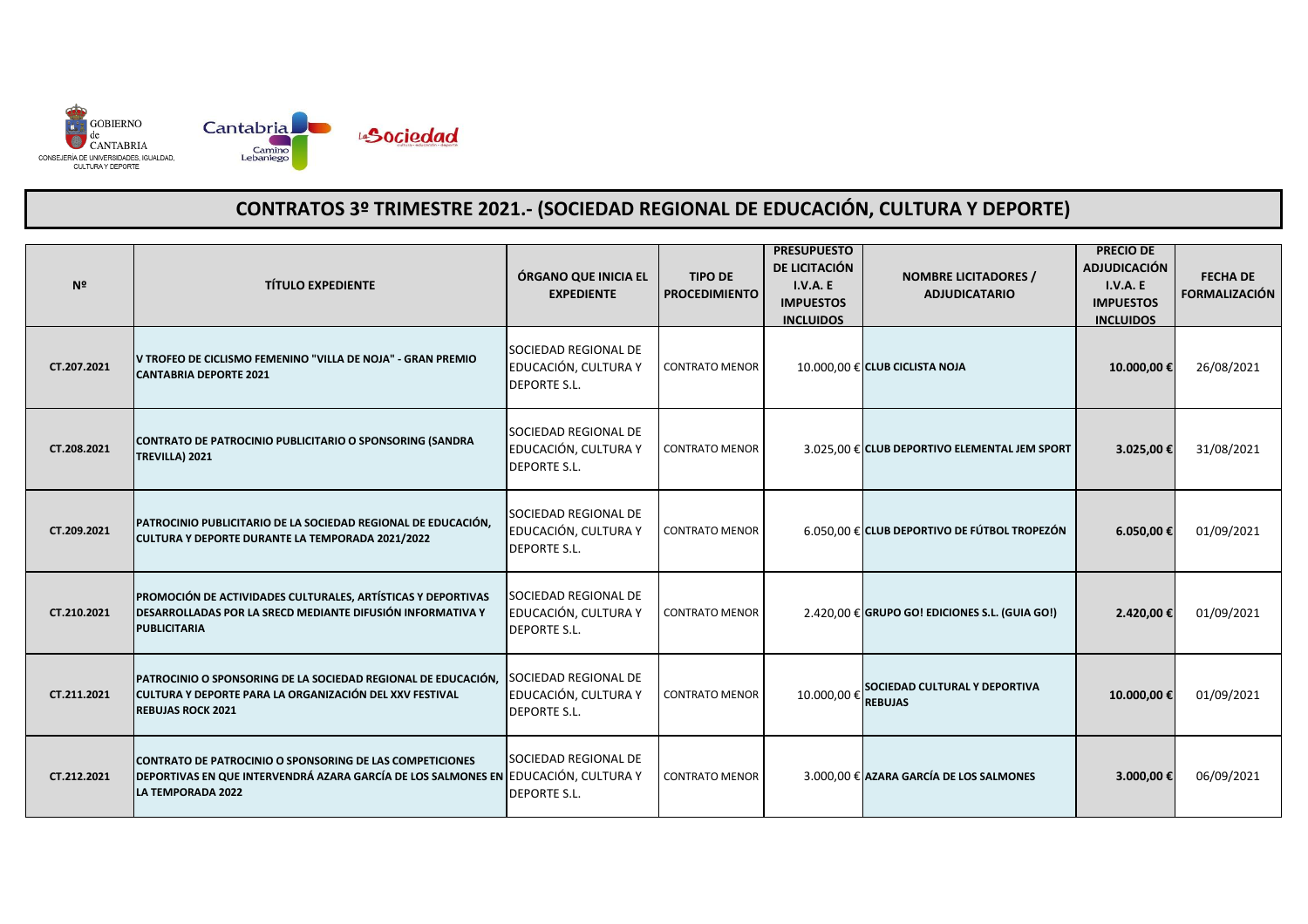

| Nº          | <b>TÍTULO EXPEDIENTE</b>                                                                                                                                                                                    | ÓRGANO QUE INICIA EL<br><b>EXPEDIENTE</b>                           | <b>TIPO DE</b><br><b>PROCEDIMIENTO</b> | <b>PRESUPUESTO</b><br>DE LICITACIÓN<br><b>I.V.A. E</b><br><b>IMPUESTOS</b><br><b>INCLUIDOS</b> | <b>NOMBRE LICITADORES /</b><br><b>ADJUDICATARIO</b>                 | <b>PRECIO DE</b><br><b>ADJUDICACIÓN</b><br>I.V.A. E<br><b>IMPUESTOS</b><br><b>INCLUIDOS</b> | <b>FECHA DE</b><br><b>FORMALIZACIÓN</b> |
|-------------|-------------------------------------------------------------------------------------------------------------------------------------------------------------------------------------------------------------|---------------------------------------------------------------------|----------------------------------------|------------------------------------------------------------------------------------------------|---------------------------------------------------------------------|---------------------------------------------------------------------------------------------|-----------------------------------------|
| CT.213.2021 | PATROCINIO PUBLICITARIO DE LA SOCIEDAD REGIONAL DE EDUCACIÓN,<br>CULTURA Y DEPORTE DURANTE LA TEMPORADA 2021/2022                                                                                           | SOCIEDAD REGIONAL DE<br>EDUCACIÓN, CULTURA Y<br><b>DEPORTE S.L.</b> | <b>CONTRATO MENOR</b>                  |                                                                                                | 6.050,00 € CLUB DEPORTIVO DE FÚTBOL LAREDO                          | 6.050,00€                                                                                   | 06/09/2021                              |
| CT.214.2021 | SUMINISTRO DE MÓDULOS AUTOPORTANTES PARA ASEOS DEL EXTERIOR<br>DE LA TERRAZA DE LA LONJA DEL PALACIO DE FESTIVALES DE CANTABRIA                                                                             | SOCIEDAD REGIONAL DE<br>EDUCACIÓN, CULTURA Y<br><b>DEPORTE S.L.</b> | <b>CONTRATO MENOR</b>                  | 17.992,70€                                                                                     | DOBLE M. EVENTOS Y SERVICIOS<br><b>INTEGRALES S.L.</b>              | 17.992,70€                                                                                  | 06/09/2021                              |
| CT.215.2021 | TRANSPORTE E INSTALACIÓN DE ASEOS EN LA ZONA SUR DE LOS<br>PÓRTICOS DE LA LONJA DEL PALACIO DE FESTIVALES MEDIENTE GRÚA, ASÍ<br>COMO INSTALACIÓN ELÉCTRICA Y FONTANERÍA INTERIOR DE LOS MISMOS DEPORTE S.L. | SOCIEDAD REGIONAL DE<br>EDUCACIÓN, CULTURA Y                        | <b>CONTRATO MENOR</b>                  | 12.378,30€                                                                                     | <b>SERVICIOS INDUSTRIALES Y</b><br><b>CONCESIONARIO M.O.P. S.L.</b> | 12.378,30€                                                                                  | 06/09/2021                              |
| CT.216.2021 | PROMOCIÓN DE ACTIVIDADES CULTURALES, ARTÍSTICAS Y DEPORTIVAS<br>DESARROLLADAS POR LA SRECD MEDIANTE DIFUSIÓN INFORMATIVA Y<br><b>PUBLICITARIA</b>                                                           | SOCIEDAD REGIONAL DE<br>EDUCACIÓN, CULTURA Y<br><b>DEPORTE S.L.</b> | <b>CONTRATO MENOR</b>                  | 1.500,00€                                                                                      | CÁNTABRA DE EDICIONES ON LINE 24 H.<br>lS.L.                        | 1.500,00 €                                                                                  | 07/09/2021                              |
| CT.217.2021 | PROMOCIÓN DE ACTIVIDADES CULTURALES, ARTÍSTICAS Y DEPORTIVAS<br>DESARROLLADAS POR LA SRECD MEDIANTE DIFUSIÓN INFORMATIVA Y<br><b>PUBLICITARIA</b>                                                           | SOCIEDAD REGIONAL DE<br>EDUCACIÓN, CULTURA Y<br><b>DEPORTE S.L.</b> | <b>CONTRATO MENOR</b>                  |                                                                                                | 1.125,00 € CLAUDIO ACEBO GONZÁLEZ                                   | 1.125,00 €                                                                                  | 07/09/2021                              |
| CT.218.2021 | PROMOCIÓN DE ACTIVIDADES CULTURALES, ARTÍSTICAS Y DEPORTIVAS<br>DESARROLLADAS POR LA SRECD MEDIANTE DIFUSIÓN INFORMATIVA Y<br><b>PUBLICITARIA</b>                                                           | SOCIEDAD REGIONAL DE<br>EDUCACIÓN, CULTURA Y<br><b>DEPORTE S.L.</b> | <b>CONTRATO MENOR</b>                  | 1.815,00 €                                                                                     | <b>OBJETIVO 35 MILÍMETROS S.C. (VIVE</b><br>CAMPOO)                 | 1.815,00€                                                                                   | 07/09/2021                              |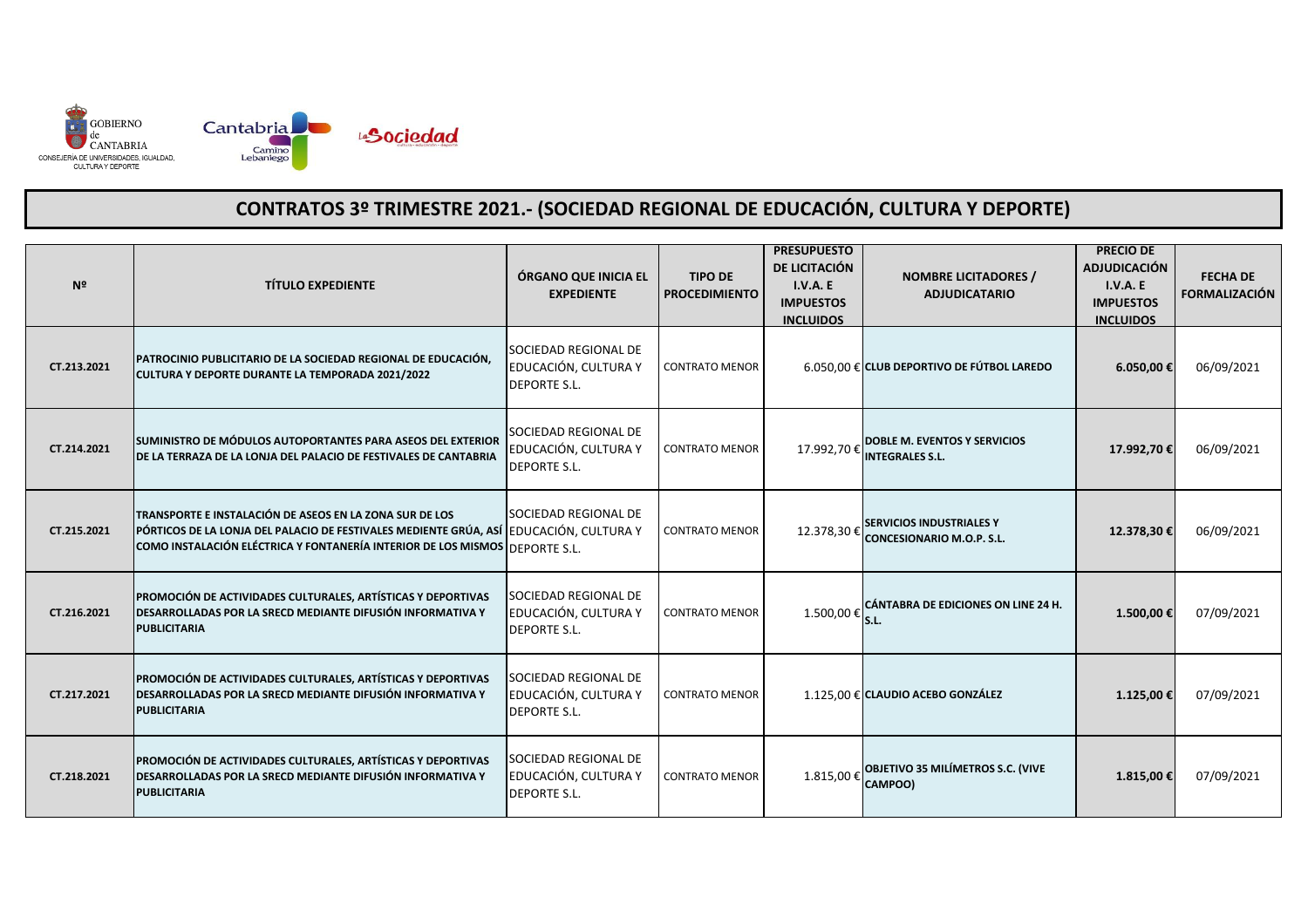

| N <sup>2</sup> | <b>TÍTULO EXPEDIENTE</b>                                                                                                                          | ÓRGANO QUE INICIA EL<br><b>EXPEDIENTE</b>                           | <b>TIPO DE</b><br><b>PROCEDIMIENTO</b> | <b>PRESUPUESTO</b><br>DE LICITACIÓN<br><b>I.V.A. E</b><br><b>IMPUESTOS</b><br><b>INCLUIDOS</b> | <b>NOMBRE LICITADORES /</b><br><b>ADJUDICATARIO</b>        | <b>PRECIO DE</b><br><b>ADJUDICACIÓN</b><br>I.V.A. E<br><b>IMPUESTOS</b><br><b>INCLUIDOS</b> | <b>FECHA DE</b><br><b>FORMALIZACIÓN</b> |
|----------------|---------------------------------------------------------------------------------------------------------------------------------------------------|---------------------------------------------------------------------|----------------------------------------|------------------------------------------------------------------------------------------------|------------------------------------------------------------|---------------------------------------------------------------------------------------------|-----------------------------------------|
| CT.219.2021    | PROMOCIÓN DE ACTIVIDADES CULTURALES, ARTÍSTICAS Y DEPORTIVAS<br>DESARROLLADAS POR LA SRECD MEDIANTE DIFUSIÓN PUBLICITARIA E<br><b>INFORMATIVA</b> | SOCIEDAD REGIONAL DE<br>EDUCACIÓN, CULTURA Y<br><b>DEPORTE S.L.</b> | <b>CONTRATO MENOR</b>                  | 3.025,00€                                                                                      | PUBLICIDAD Y DERECHO SIGLO XXI S.L.<br>(CANTABRIA LIBERAL) | 3.025,00€                                                                                   | 07/09/2021                              |
| CT.220.2021    | PROMOCIÓN DE ACTIVIDADES CULTURALES, ARTÍSTICAS Y DEPORTIVAS<br>DESARROLLADAS POR LA SRECD MEDIANTE DIFUSIÓN INFORMATIVA Y<br><b>PUBLICITARIA</b> | SOCIEDAD REGIONAL DE<br>EDUCACIÓN, CULTURA Y<br><b>DEPORTE S.L.</b> | <b>CONTRATO MENOR</b>                  |                                                                                                | 2.000,00 € SANTANDER NEWS WORLD S.L.                       | 2.000,00€                                                                                   | 07/09/2021                              |
| CT.221.2021    | PROMOCIÓN DE ACTIVIDADES CULTURALES Y ARTÍSTICAS<br>DESARROLLADAS POR LA SRECD MEDIANTE DIFUSIÓN PUBLICITARIA E<br><b>INFORMATIVA</b>             | SOCIEDAD REGIONAL DE<br>EDUCACIÓN, CULTURA Y<br><b>DEPORTE S.L.</b> | <b>CONTRATO MENOR</b>                  | 3.250,00€                                                                                      | TELEVISIÓN POPULAR DE SANTANDER<br>S.A.                    | 3.250,00€                                                                                   | 07/09/2021                              |
| CT.222.2021    | PATROCINIO CULTURAL DE LOS CONCIERTOS DE EL ARREBATO Y LA OREJA<br>DE VAN GOGH EN EL MUNICIPIO DE SANTOÑA                                         | SOCIEDAD REGIONAL DE<br>EDUCACIÓN, CULTURA Y<br><b>DEPORTE S.L.</b> | NEGOCIADO SIN<br>PUBLICIDAD            | 26.620,00€                                                                                     | DE LA FUENTE PRODUCCIONES<br><b>ARTÍSTICAS S.L.</b>        | 26.620,00€                                                                                  | 08/09/2021                              |
| CT.223.2021    | CONTRATO DE SERVICIOS DE LUDOTECA INFANTIL EN EL PALACIO DE<br><b>FESTIVALES DE CANTABRIA</b>                                                     | SOCIEDAD REGIONAL DE<br>EDUCACIÓN, CULTURA Y<br><b>DEPORTE S.L.</b> | <b>CONTRATO MENOR</b>                  |                                                                                                | 8.294,00 € BRENES XXI S.L.                                 | 8.294,00€                                                                                   | 09/09/2021                              |
| CT.224.2021    | CONTRATO DE PATROCINIO CON EL CLUB DEPORTIVO ELEMENTAL BISONS<br>PARA LA TEMPORADA 2021/2022                                                      | SOCIEDAD REGIONAL DE<br>EDUCACIÓN, CULTURA Y<br><b>DEPORTE S.L.</b> | <b>CONTRATO MENOR</b>                  |                                                                                                | 4.000,00 € CLUB DEPORTIVO ELEMENTAL BISONS                 | 4.000,00€                                                                                   | 10/09/2021                              |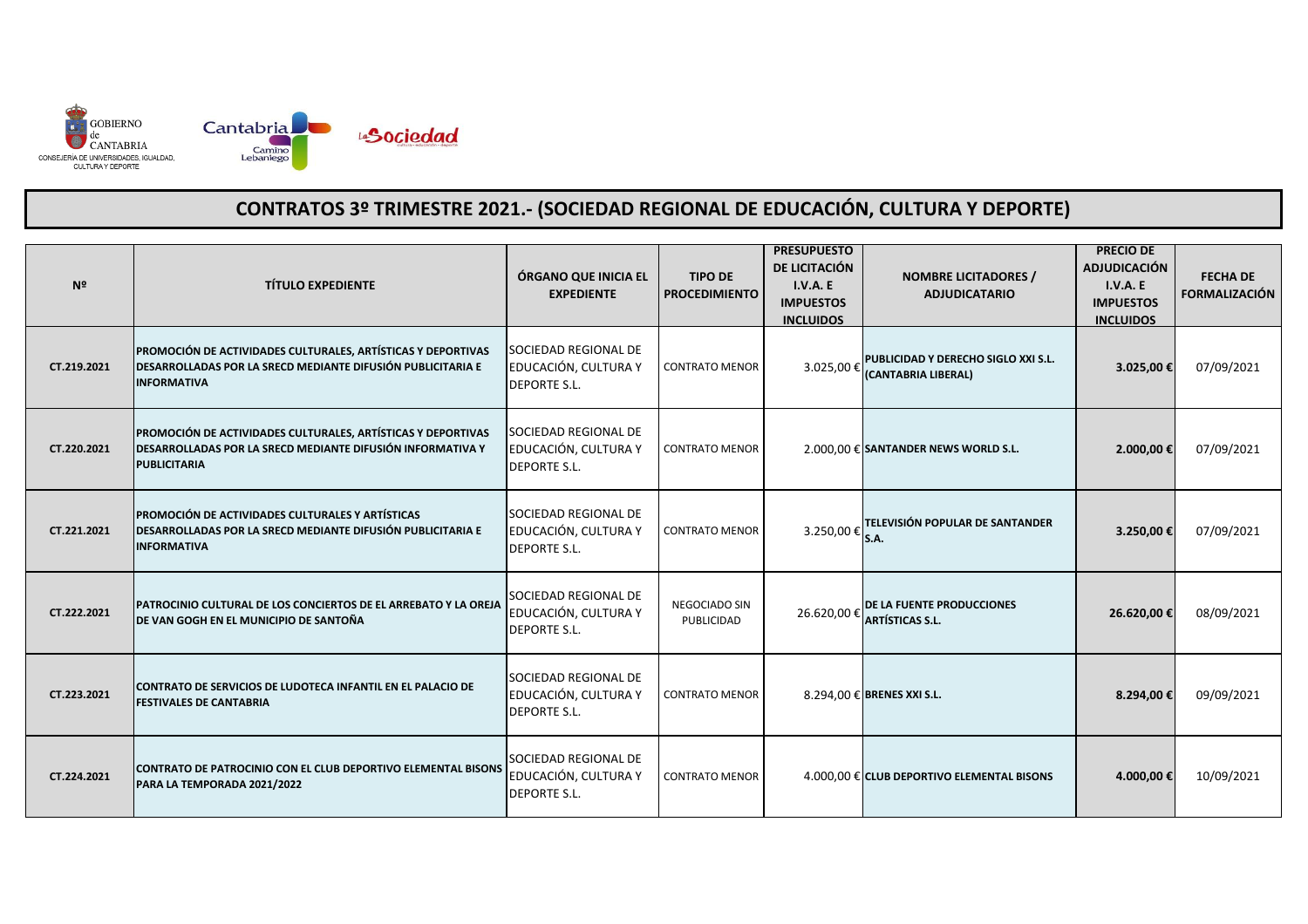

| N <sup>2</sup> | <b>TÍTULO EXPEDIENTE</b>                                                                                                                                                                | ÓRGANO QUE INICIA EL<br><b>EXPEDIENTE</b>                           | <b>TIPO DE</b><br><b>PROCEDIMIENTO</b> | <b>PRESUPUESTO</b><br>DE LICITACIÓN<br><b>I.V.A. E</b><br><b>IMPUESTOS</b><br><b>INCLUIDOS</b> | <b>NOMBRE LICITADORES /</b><br><b>ADJUDICATARIO</b>                                                  | <b>PRECIO DE</b><br><b>ADJUDICACIÓN</b><br><b>I.V.A. E</b><br><b>IMPUESTOS</b><br><b>INCLUIDOS</b> | <b>FECHA DE</b><br><b>FORMALIZACIÓN</b> |
|----------------|-----------------------------------------------------------------------------------------------------------------------------------------------------------------------------------------|---------------------------------------------------------------------|----------------------------------------|------------------------------------------------------------------------------------------------|------------------------------------------------------------------------------------------------------|----------------------------------------------------------------------------------------------------|-----------------------------------------|
| CT.225.2021    | ORGANIZACIÓN TÉCNICA Y ARTÍSTICA DE DOS REPRESENTACIONES DE LA<br>OBRA TEATRAL "EL ABRAZO" EN EL PALACIO DE FESTIVALES CANTABRIA                                                        | SOCIEDAD REGIONAL DE<br>EDUCACIÓN, CULTURA Y<br><b>DEPORTE S.L.</b> | NEGOCIADO SIN<br>PUBLICIDAD            |                                                                                                | 21.780.00 € PENTACIÓN S.A.                                                                           | 21.780,00€                                                                                         | 12/09/2021                              |
| CT.226.2021    | PROMOCIÓN DE ACTIVIDADES CULTURALES, ARTÍSTICAS Y DEPORTIVAS<br>DESARROLLADAS POR LA SRECD MEDIANTE DIFUSIÓN INFORMATIVA Y<br><b>PUBLICITARIA</b>                                       | SOCIEDAD REGIONAL DE<br>EDUCACIÓN, CULTURA Y<br><b>DEPORTE S.L.</b> | <b>CONTRATO MENOR</b>                  |                                                                                                | <b>COMUNICACIÓN RADIOFÓNICA,</b><br>6.050,00 € TELEVISIÓN Y PRENSA ESCRITA<br>CANTABRIA S.L. (11 TV) | 6.050,00€                                                                                          | 13/09/2021                              |
| CT.227.2021    | PATROCINIO CULTURAL DEL PROGRAMA "APARECIDA FOLK 2021" EN EL<br><b>MUNICIPIO DE AMPUERO</b>                                                                                             | SOCIEDAD REGIONAL DE<br>EDUCACIÓN, CULTURA Y<br><b>DEPORTE S.L.</b> | NEGOCIADO SIN<br>PUBLICIDAD            |                                                                                                | 44.770,00 € ERNESTO CASTAÑEDA MIGOYA                                                                 | 44.770,00€                                                                                         | 16/09/2021                              |
| CT.228.2021    | CONTRATACIÓN EXPOSICIÓN PORTRAIT OF AN ARTIST                                                                                                                                           | SOCIEDAD REGIONAL DE<br>EDUCACIÓN, CULTURA Y<br><b>DEPORTE S.L.</b> | NEGOCIADO SIN<br>PUBLICIDAD            |                                                                                                | 24.139,50 € BERNARDO RIVAVELARDE                                                                     | 24.139,50€                                                                                         | 21/09/2021                              |
| CT.229.2021    | CONTRATO DE EJECUCIÓN DE OBRA PARA CREACIÓN DE SALA DE SOCIEDAD REGIONAL DE<br>EXPOSICIONES TEMPORAL EN EL TALLER DEL PALACIO DE FESTIVALES DE EDUCACIÓN, CULTURA Y<br><b>CANTABRIA</b> | <b>DEPORTE S.L.</b>                                                 | <b>CONTRATO MENOR</b>                  | 44.987,80€                                                                                     | MARIO ALBERTO GÓMEZ PIANNO (MG4<br><b>OBRAS Y REFORMAS)</b>                                          | 44.987,80€                                                                                         | 22/09/2021                              |
| CT.230.2021    | "VI CURSO DE INTERPRETACIÓN CINE & TV 2021/2022"                                                                                                                                        | SOCIEDAD REGIONAL DE<br>EDUCACIÓN, CULTURA Y<br><b>DEPORTE S.L.</b> | <b>CONTRATO MENOR</b>                  |                                                                                                | 18.150,00 € JAVIER CIFRIÁN ELINES                                                                    | 18.150,00€                                                                                         | 23/09/2021                              |